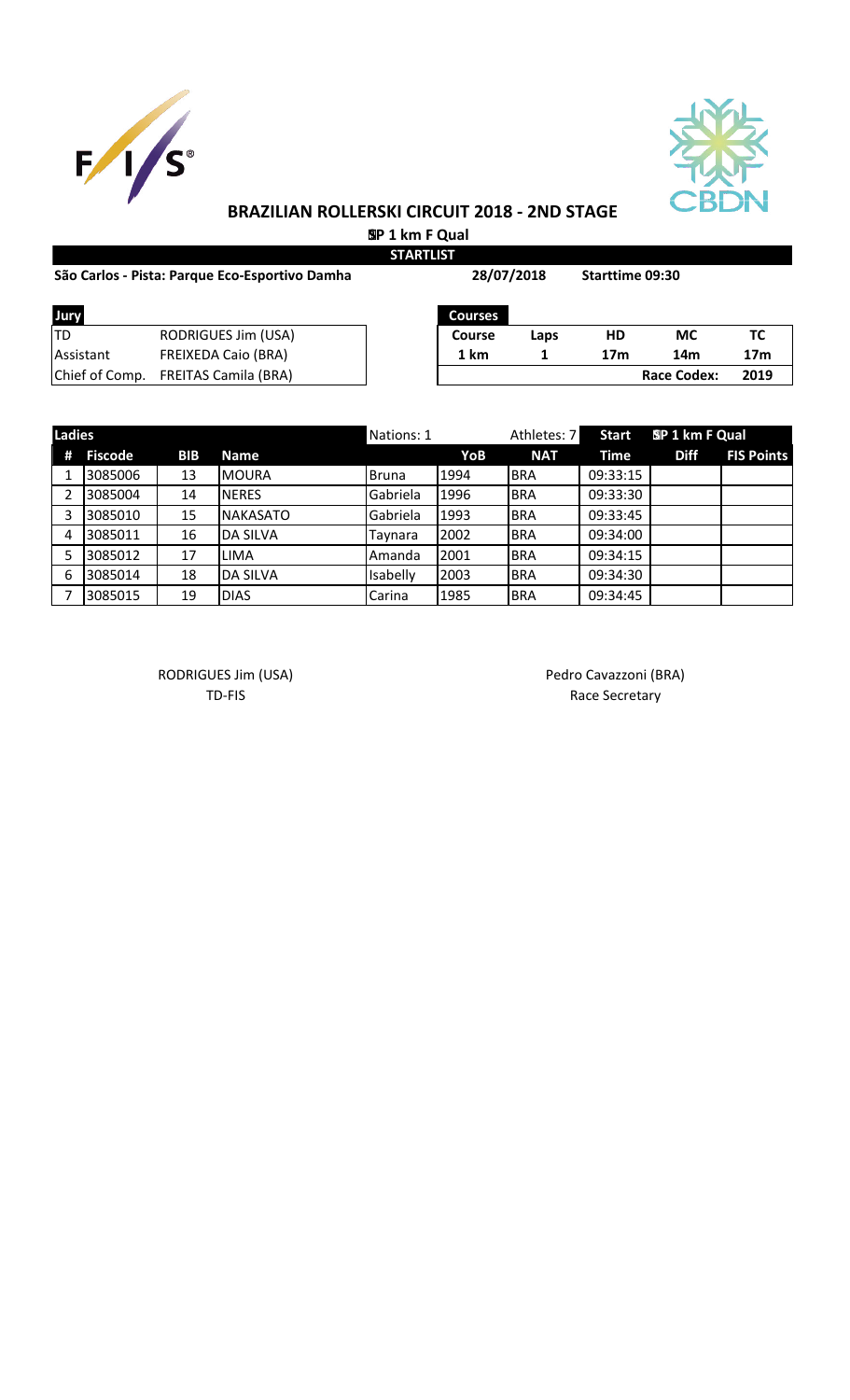



**SP 1 km F Qual**

|                                                |                             | <b>RESULT LIST</b> |      |                 |                    |                 |
|------------------------------------------------|-----------------------------|--------------------|------|-----------------|--------------------|-----------------|
| São Carlos - Pista: Parque Eco-Esportivo Damha |                             | 28/07/2018         |      | Starttime 09:30 |                    | Endtime 11:30   |
| Jury                                           |                             | <b>Courses</b>     |      |                 |                    |                 |
| lTD                                            | RODRIGUES Jim (USA)         | Course             | Laps | HD              | <b>MC</b>          | ТC              |
| Assistant                                      | <b>FREIXEDA Caio (BRA)</b>  | 1 km               |      | 17 <sub>m</sub> | 14m                | 17 <sub>m</sub> |
| Chief of Comp.                                 | <b>FREITAS Camila (BRA)</b> |                    |      |                 | <b>Race Codex:</b> | 2019            |

# **Weather**

| Weather      | Air Temp. Begin Air Temp. End |     |
|--------------|-------------------------------|-----|
| <b>Sunny</b> | 22º                           | 24º |

| <b>Ladies</b> |                |            |                 | Nations: 1   |      | Athletes: 5 |             | SP 1 km F Qual |                   |
|---------------|----------------|------------|-----------------|--------------|------|-------------|-------------|----------------|-------------------|
| #             | <b>Fiscode</b> | <b>BIB</b> | <b>Name</b>     |              | YoB  | <b>NAT</b>  | Time        | <b>Diff</b>    | <b>FIS Points</b> |
|               | 3085006        | 13         | <b>MOURA</b>    | <b>Bruna</b> | 1994 | <b>BRA</b>  | 00:02:15,37 |                | 380,42            |
|               | 3085004        | 14         | <b>NERES</b>    | Gabriela     | 1996 | <b>BRA</b>  | 00:02:20,01 | 0:04,64        | 421,55            |
| 3             | 3085011        | 16         | <b>DA SILVA</b> | Taynara      | 2002 | <b>BRA</b>  | 00:02:40,75 | 0:25,38        | 605,40            |
| 4             | 3085012        | 17         | <b>LIMA</b>     | Amanda       | 2001 | <b>BRA</b>  | 00:02:41,45 | 0:26,08        | 611,61            |
|               | 3085010        | 15         | <b>NAKASATO</b> | Gabriela     | 1993 | <b>BRA</b>  | 00:02:56,62 | 0:41,25        | 746,08            |
| 6             | 3085014        | 18         | <b>DA SILVA</b> | Isabelly     | 2003 | <b>BRA</b>  | 00:02:58,14 | 0:42,77        | 759,56            |
|               | 3085015        | 19         | <b>DIAS</b>     | Carina       | 1985 | <b>BRA</b>  | 00:03:06,35 | 0:50,98        | 832,34            |

RODRIGUES Jim (USA) Pedro Cavazzoni (BRA)

TD-FIS Race Secretary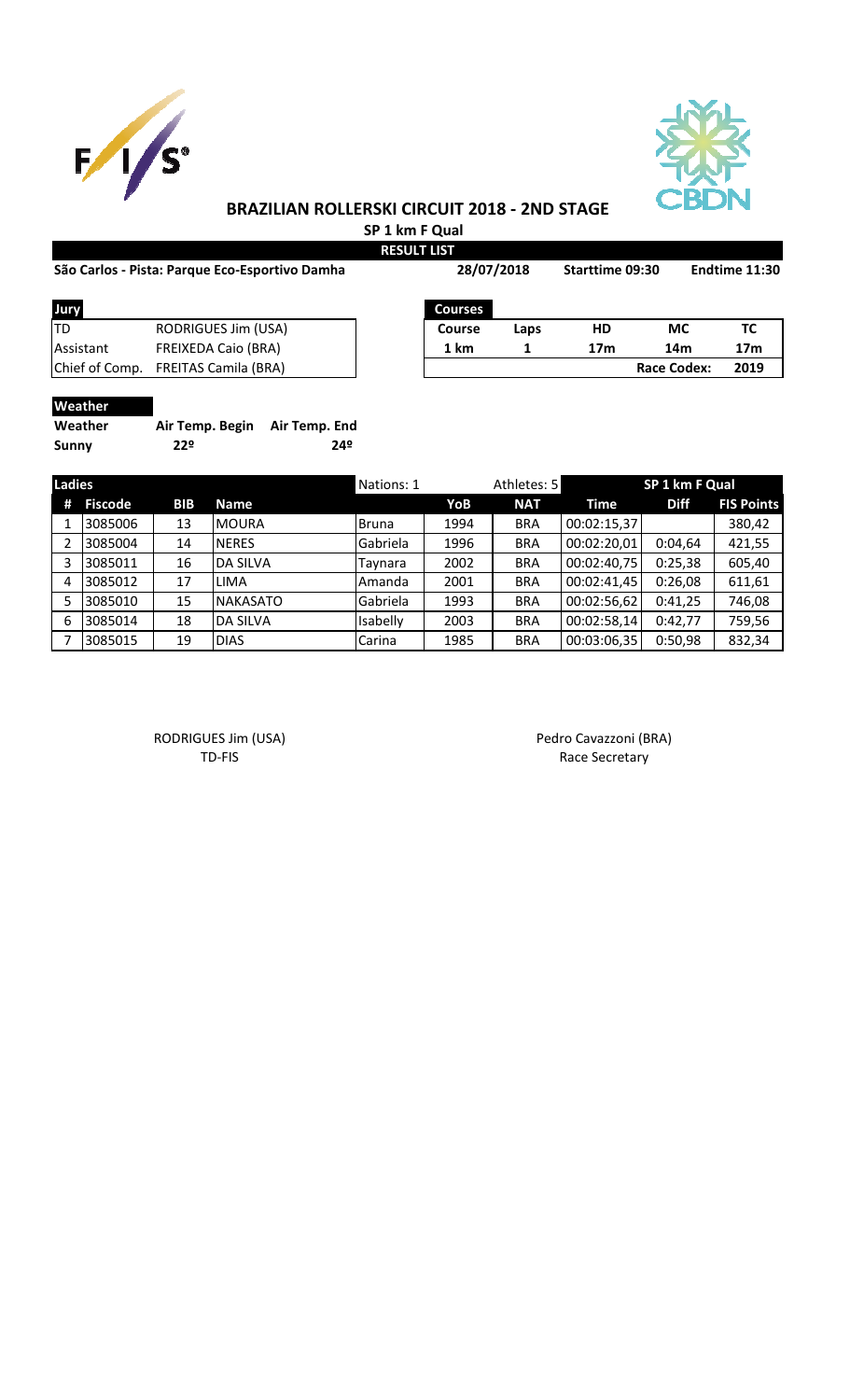**SP 1 km F Final**

|                                                | <b>RESULT LIST</b> |            |                        |               |
|------------------------------------------------|--------------------|------------|------------------------|---------------|
| São Carlos - Pista: Parque Eco-Esportivo Damha |                    | 28/07/2018 | <b>Starttime 09:30</b> | Endtime 11:30 |

**FINAL A**

| Heat $#1$ |     |                       |             |
|-----------|-----|-----------------------|-------------|
| Pos       | Bib | Name                  | <b>Rank</b> |
|           | 13  | <b>MOURA Bruna</b>    |             |
|           | 14  | <b>NERES Gabriela</b> |             |
|           | 16  | DA SILVA Taynara      |             |
|           | 17  | LIMA Amanda           |             |



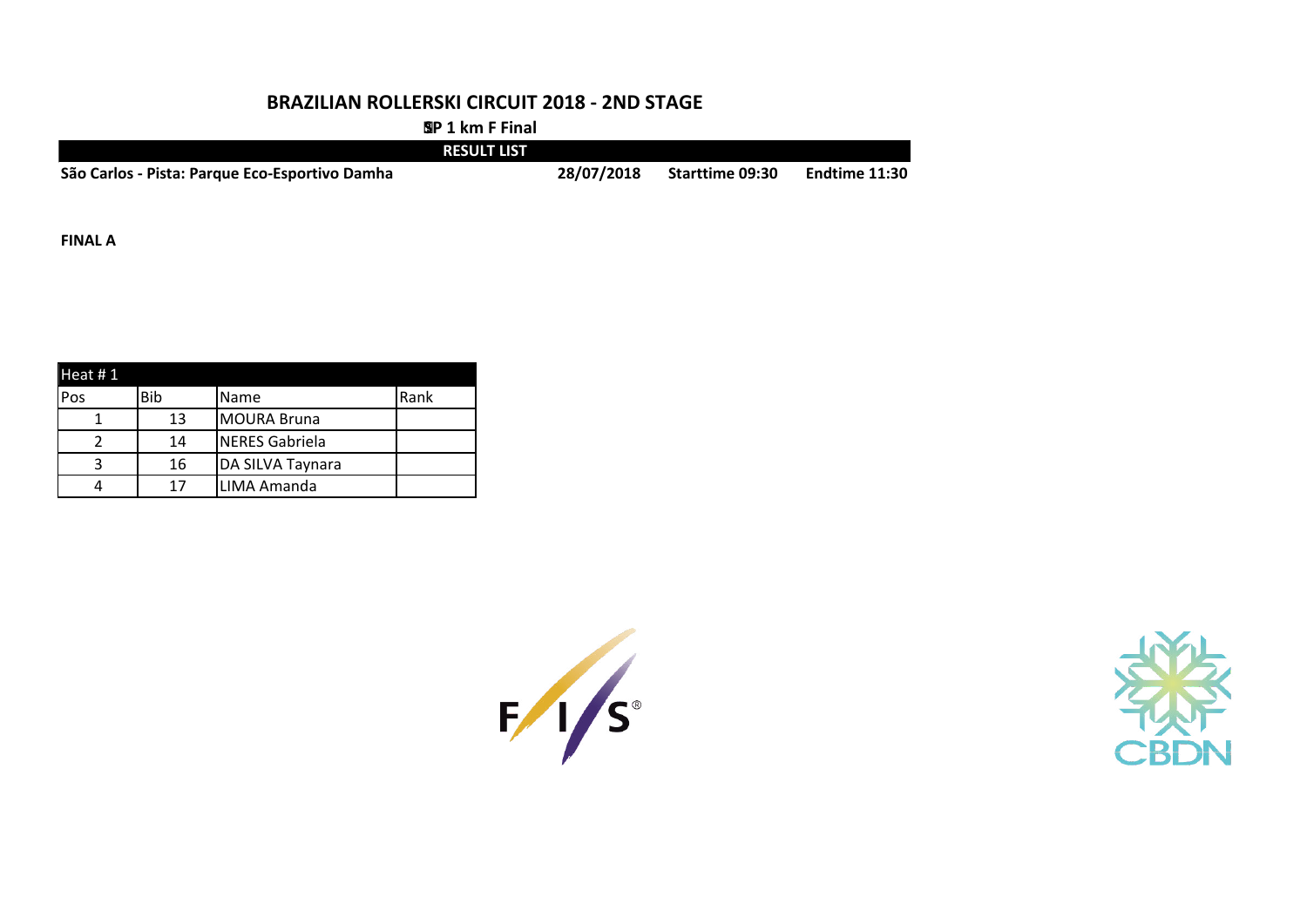**SP 1 km F Final**

|                                                | <b>RESULT LIST</b> |            |                        |               |
|------------------------------------------------|--------------------|------------|------------------------|---------------|
| São Carlos - Pista: Parque Eco-Esportivo Damha |                    | 28/07/2018 | <b>Starttime 09:30</b> | Endtime 11:30 |

**FINAL A**

| Heat $#1$ |            |                       |      |
|-----------|------------|-----------------------|------|
| Pos       | <b>Bib</b> | Name                  | Rank |
|           | 13         | <b>MOURA Bruna</b>    |      |
|           | 14         | <b>NERES Gabriela</b> |      |
|           | 16         | DA SILVA Taynara      |      |
|           |            | LIMA Amanda           |      |